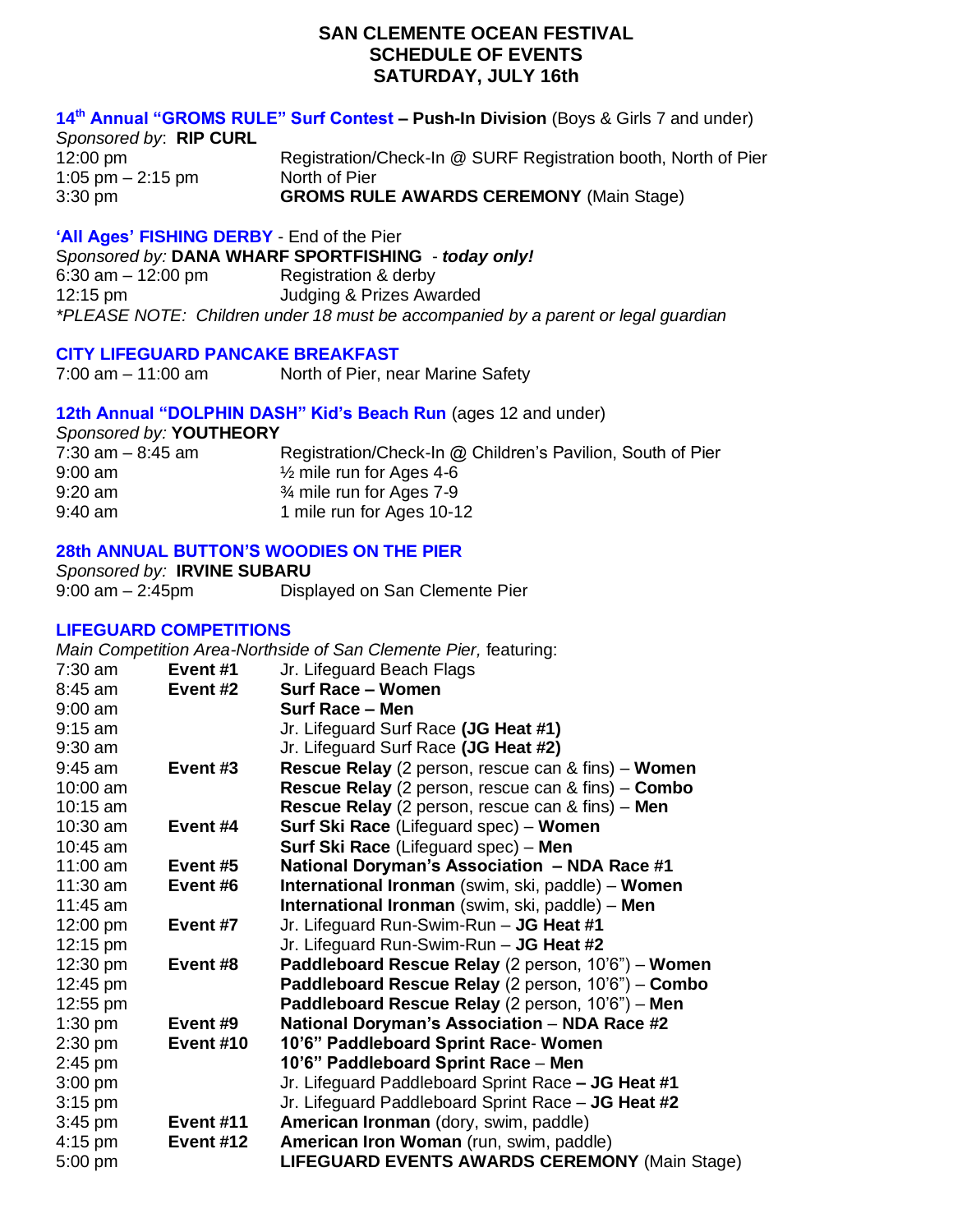### **OCEAN ART SHOW**

9:00 am – 6:00 pm Parque Del Mar, overlooking event

## **YOUTH PAVILION**

All day events: Arts, Crafts and Games *hosted by City of San Clemente Recreation Division*. Plus, **Mermaid, Shark Lab & Ocean Institute** booths. 8:00 am Ticket sales begin for crafts, games and face painting 8:00 am – 3:00 pm Arts & Crafts, Game Booths (hosted by SC Parks & Recreation Division) 10:00 am **Guillobel Brazilian Jiu-Jitsu** - demonstration 11:00 am **Hula Connection** - performance 12:00 pm **Autumn Rd.** - performance 1:30 pm **Teenage Noise** – COA performers 2:15 pm **Temi Krovblit** – COA performer 3:00 pm **The Bad Kissers** – COA performers

\* Special presentations throughout the day

#### **BEACH PARTY & FREE CONCERT**

| $5:00 \text{ pm} - 7:00 \text{ pm}$ | Dinners available through Fisherman's Restaurant on the beach        |
|-------------------------------------|----------------------------------------------------------------------|
| 6:00 pm $-$ 8:00 pm                 | FREE beach concert featuring: IdolX (The Billy Idol Live Experience) |